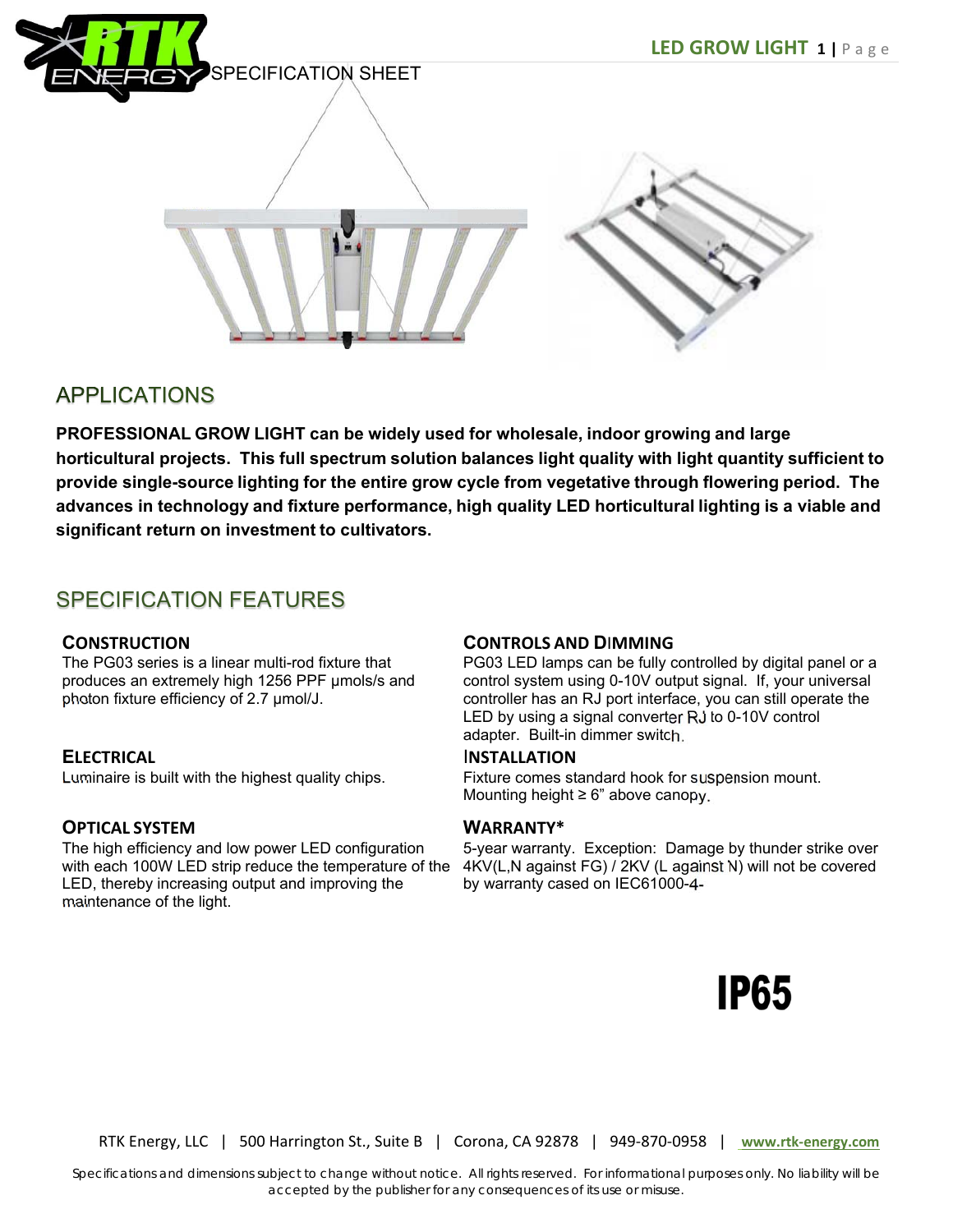## Ordering Example: rHI-GL-600W-27-D-00 Product Series: rHI

| <b>FIXTURE</b> | <b>WATTAGE</b> | VOLTAGE     | <b>DIMMING</b>           | *CONTROL PANEL      |
|----------------|----------------|-------------|--------------------------|---------------------|
| GL=Grow Light  | 600=600 Watts  | 27=120-277V | D=Built in Dimmer Switch | 00=No Control Panel |
|                | 800=800 Watts  | 48=347-480V |                          | 01=Control Panel    |

\*Control Panel (see page 3)

## BUILT IN DIMMER SWITCH

Unlike other grow lights that require tools to adjust the brightness, we have removed the hassle by building a dimmer switch into the unit. It could not be an easier to change your light intensity as needed.



## TECHNICAL PARAMETERS

| <b>Input Wattage</b>       | 600W                                | 800W                               |
|----------------------------|-------------------------------------|------------------------------------|
| <b>Input Voltage</b>       | 120-277V or 347-480V                | 120-277V or 347-480V               |
| <b>Power Frequency</b>     | 50/60 Hz                            | 50/60 Hz                           |
| <b>PPF</b>                 | 1620 µmols/s                        | 2240 µmols/s                       |
| <b>PPE</b>                 | 2.7 umols/J                         | 2.8 umols/J                        |
| <b>Chips</b>               | 3030/3000K-1680 pieces              | 3030/3000K-2240 pieces             |
|                            | 3030/5000K- 360 pieces              | 3030/5000K- 480 pieces             |
|                            | 3030/660nm- 60 pieces               | 3030/660nm- 80 pieces              |
| <b>CRI</b>                 | 80ra                                | 80ra                               |
| <b>Light Distribution</b>  | $120^\circ$                         | $120^\circ$                        |
| <b>Ambient Temperature</b> | -20 $^{\circ}$ C to 40 $^{\circ}$ C | $-20^{\circ}$ C to 40 $^{\circ}$ C |
| Lifetime                   | >50,000 hours                       | >50,000 hours                      |
| IP                         | <b>IP65 Wet Location</b>            | <b>IP65 Wet Location</b>           |
| <b>Warranty</b>            | 5-Years*                            | 5-Years*                           |
| <b>Optional Control</b>    | <b>Control Panel</b>                | <b>Control Panel</b>               |
| <b>Dimmable</b>            | 0-10V/PWM/Timer Dimming             | 0-10V/PWM/Timer Dimming            |
| <b>Power Factor</b>        | >0.95                               | >0.95                              |

RTK Energy, LLC | 500 Harrington St., Suite B | Corona, CA 92878 | 949‐870‐0958 | **www.rtk-energy.com**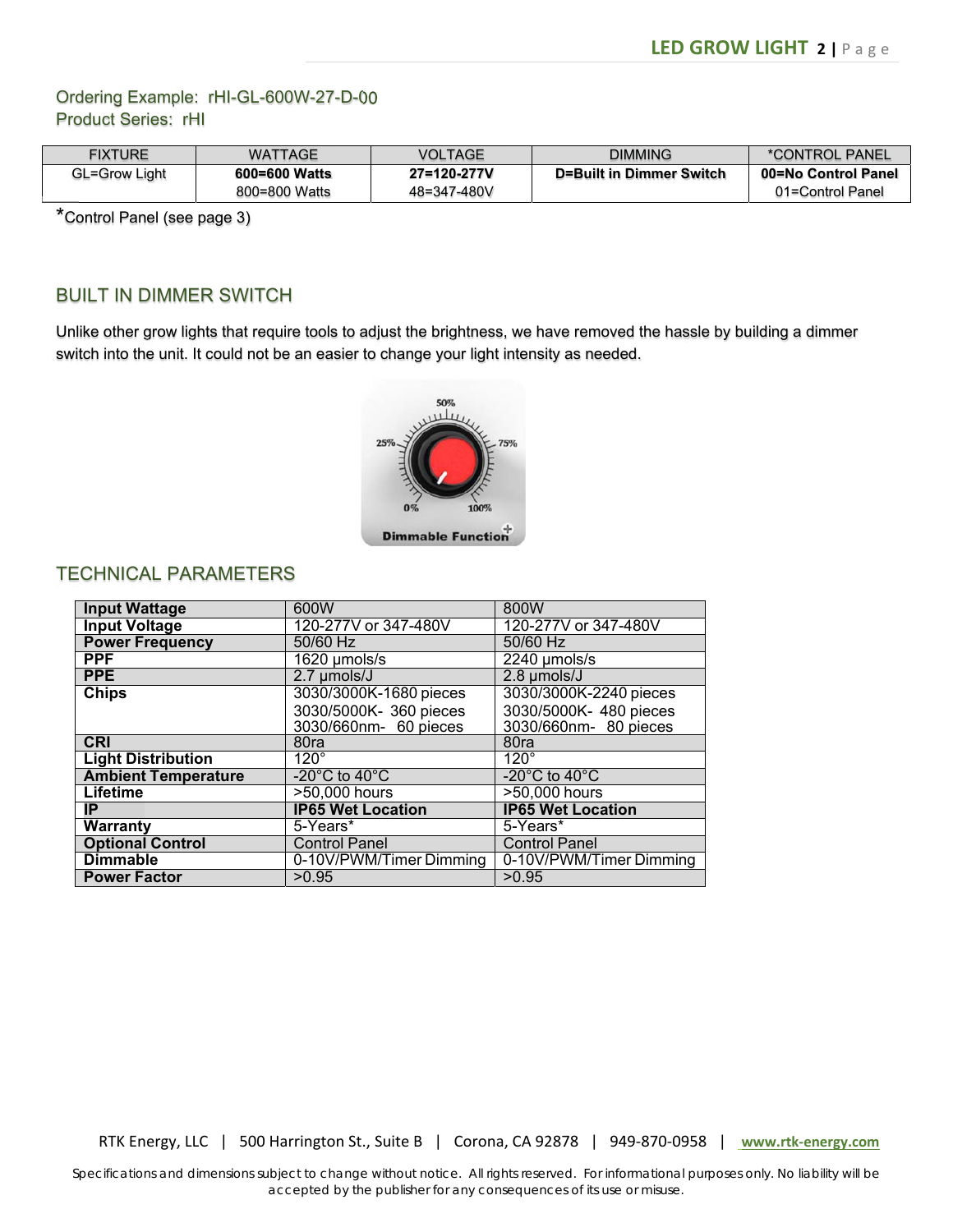#### CONTROL PANEL INFORMATION (supports a variety of intelligent controls)

The LED lamps can be fully controlled by an optional manufacturer digital panel or any other control system using 0-10V output signal. Even, if your universal controller has an RJ port interface, you can still operate our LED by using a signal converter RJ to 0-10V control adapter.

Compatibility of general control systems

Dual signal digital lighting controller that offers precise external control of your lighting fixtures and drivers





RTK Energy, LLC | 500 Harrington St., Suite B | Corona, CA 92878 | 949‐870‐0958 | **www.rtk-energy.com**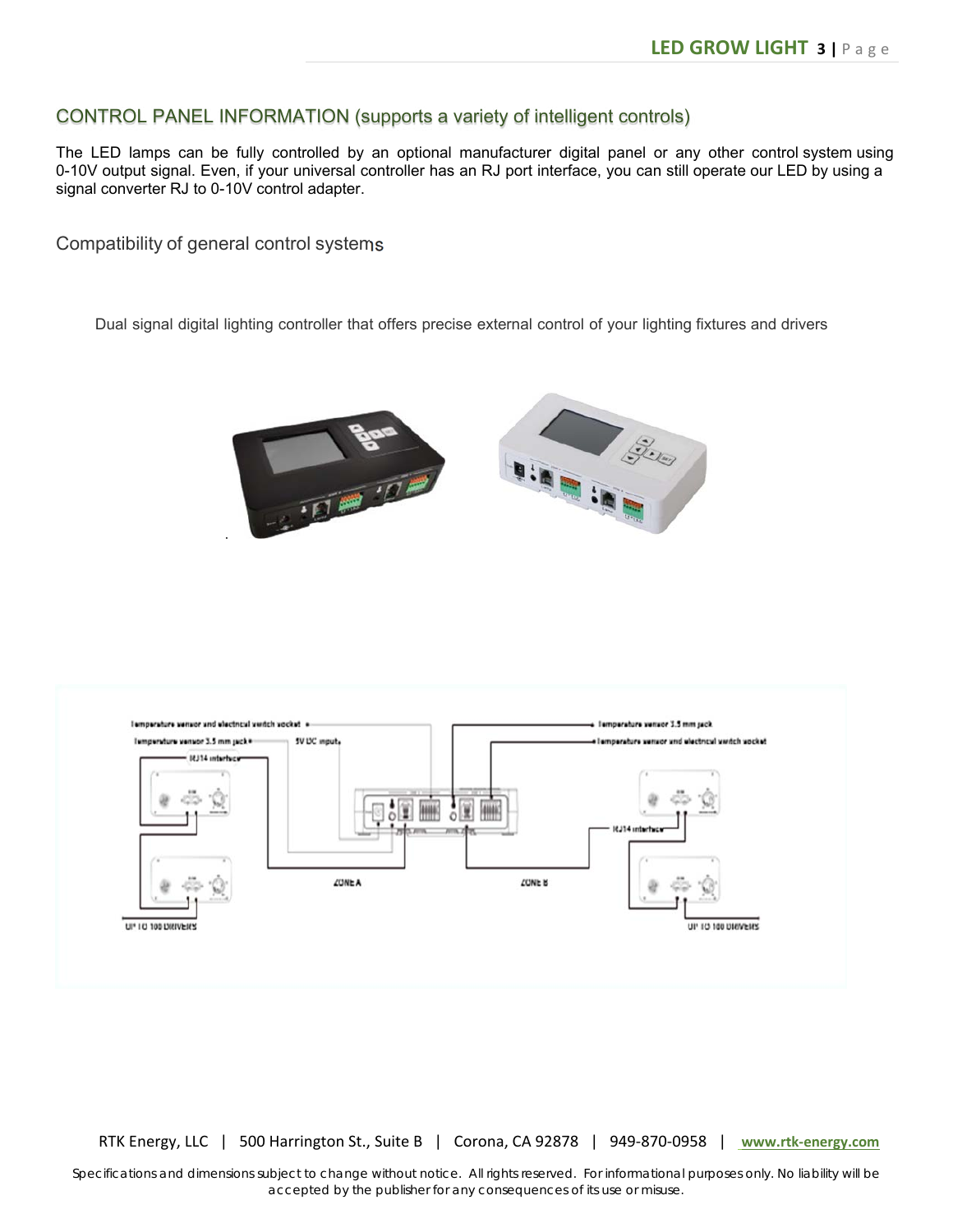# rHI-600W-27-D-01

| <b>Input Power</b>              |       |      |      |                                                                 | 60OW                |  |
|---------------------------------|-------|------|------|-----------------------------------------------------------------|---------------------|--|
| Input Voltage                   |       |      |      | 90-277VAC/347-480V, 50/60 Hz                                    |                     |  |
| PPF                             |       |      |      | 1620(umoi/s)                                                    |                     |  |
| PPE                             |       |      |      | 2.7(DPROG-)                                                     |                     |  |
| Colour Rendering Index          |       |      |      |                                                                 | 80ra                |  |
| Chip                            |       |      |      | 3030/3000K/--1680pcs<br>3030/5000K/~360pcs<br>3030/660nm/~60pcs |                     |  |
| Mounting Height                 |       |      |      |                                                                 | □ 6' (15.2FP) SERYH |  |
| 4DQRS! Ambient Temperature      |       |      |      |                                                                 |                     |  |
| 20°C-40°C Dimming               |       |      |      |                                                                 | o.                  |  |
| 10V/FWM/Timer Dimming           |       |      |      |                                                                 |                     |  |
| Light Distribution              |       |      |      |                                                                 | $120^\circ$         |  |
| Literame                        |       |      |      |                                                                 | >50,000 hours       |  |
| <b>Power Factor</b>             |       |      |      |                                                                 | >0.95               |  |
| Warranty                        |       |      |      |                                                                 | <b>5 Years</b>      |  |
| IP Rating                       |       |      |      |                                                                 | IP65                |  |
| MAX AMPERAGE BY VOLTAGE SERVICE |       |      |      |                                                                 |                     |  |
| <b>VOLTAGE</b>                  | 120V  | 230V | 277V | 347V                                                            | 480V                |  |
| AMPERAGE<br>HS-PG02-400W        | 5.25A | 2.7A | 2.2A | <b>1.8A</b>                                                     | 1.3A                |  |
| Dimensions                      |       |      |      | 43.7' /[43.7': [4.7' +<br>Hitler & a Wilroy M's Winn W          |                     |  |
| N.GOKG)                         |       |      |      |                                                                 | 17k <sub>0</sub>    |  |
| G.W (KG)                        |       |      |      |                                                                 | 20kg                |  |
| Package Stze                    |       |      |      | 45.9' /   24' : [ 6' +<br>[Tilbers La ST Been Wa "Bliron H      |                     |  |
|                                 |       |      |      |                                                                 |                     |  |





RTK Energy, LLC | 500 Harrington St., Suite B | Corona, CA 92878 | 949‐870‐0958 | **www.rtk-energy.com**